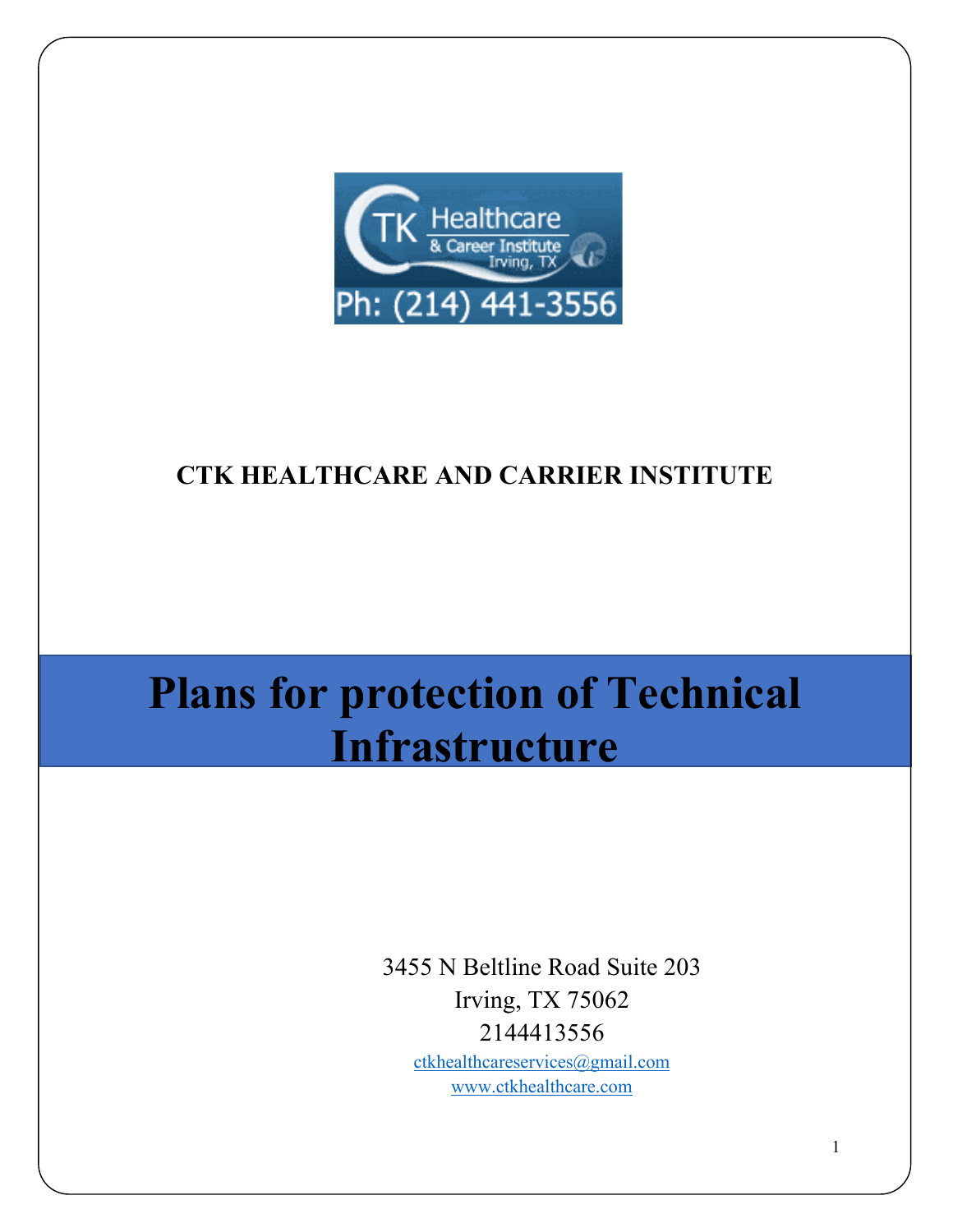# **Plan for Protection of Technical Infrastructure**

**Scope of the plan:** The plan details the processes used by the Information Technology (IT) Department to ensure the privacy, safety, and security of data contained within the institution's networks. The plan also ensures the computer system and network reliability and emergency backups of all technical services directly or indirectly provided by the institution.

**Responsible person of the plan:** This plan was established and is being used by the Information Technology (IT) coordinator. CTK has established the following security measure to ensure all personnel are aware of the requirements to protect and secure data.

- Access to the main server is granted only to IT personnel upon the approval of Chief Administrative Officer (CAO), and requires assigned username and password
- All the data are backed-up and stored in two cloud-based storage systems called GoogleDrive and IDrive. Upon the approval from CAO, only the authorized employee can access to the data on computers and cloud systems.

# **IT coordinator follows following Procedure to Protect Privacy, safety, and network reliability**

- All individual computers are also password protected. All sensitive electronic files sent via email are required to be encrypted with passwords for access.
- All PCs within a network of CTK are installed with the antivirus software. The anti-virus software is updated automatically. This software mitigates potential malicious programs from running on School PCs.
- All school PCs are restricted from software installation unless granted an exception by the college administration installation without IT approval. This helps to controls what software is running on the network and also helps to prevent malicious software installations.
- The College computers, data, and networks are protected by user authentication using a username and password set. Passwords must be unique and meet specific complexity standards that are enforced by the system itself. Passwords are also required to be changed periodically.
- All individual school computers are managed by IT personnel with specific security and configuration policies.
- We honor the student's rights of confidentiality with a policy in place for the release of documents from the student's records. The student signs a release form during physically enrollment giving permission to CTK to release documents from the student's record for employment and placement purpose. CAO must clear any questions regarding whether the request for the data is appropriate. Institution's FERPA policy has additional information about the release of information.
- Our employees are instructed to follow the school guidelines to limit access rights to the many forms and data contained within our networks. Student's data related to privacy considerations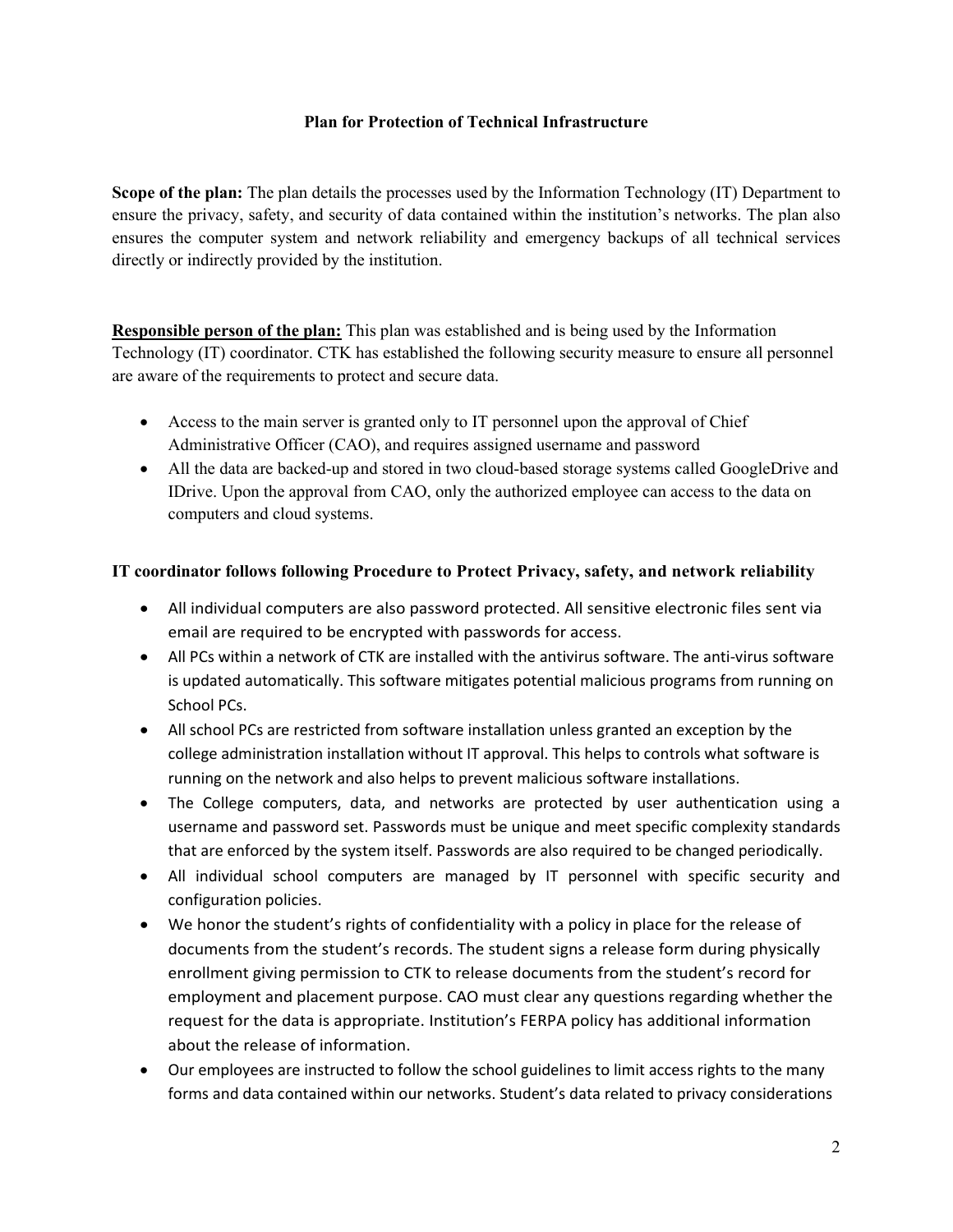can be only available to employees for the specific purpose only. This in conjunction with the above-mentioned security processes that limit access to preserve privacy of data.

# **Emergency Back-up**

- Computer hard drives are backed up and updated continuously and automatically while working to two cloud-based storage systems *GoogleDrive* and *IDrive*.
- *IDrive* is housed on an external server maintained by the IDrive company and backed up nightly.

#### **Safety, Security & Privacy of Data in Computer system and network reliability:**

To ensure the Safety, Security and Privacy of computer system, IT coordinator evaluates privacy, safety, and security system in daily basis and resolves the issue immediately. Furthermore, during the purchase of new IT equipment, IT coordinator verifies the compatibility with the existing network of CTK. Once the IT coordinator approves the safety of the system and its network reliability, its chief financial officer (CFO) approves for the purchase. Once the new item is purchased, IT coordinator monitors the system in daily basis to ensure that there is no glitch in the privacy, safety or security system and the privacy data are protected. If any issue arises with the new product, the IT department is notified immediately to resolve the issues.

To ensure the computer system and network reliability, IT coordinator evaluates the computer system and its reliability in daily basis. During the purchase of new software or network, IT coordinator verifies the information provided by the vendor, including compatibility and reliability with the existing network of CTK. Once the IT coordinator approves the network reliability, its CAO signed the contractual agreement. If the contractual agreement is signed with the third party, the assigned CTK officer continuously communicates with the third party continuously during the service period to ensure the continuous protection of personal information and the reliability of its network

#### **State and Federal Regulations**

CTK is committed to compliance with any existing laws and regulations set forth by Federal and State Government. In addition, we are committed to make compliant with all regulatory provisions set by our accreditation agencies such as Texas Health and Human Services Commission (THHSC), Teas Work force Commission (TWC), and Council on Occupational Education (COE).